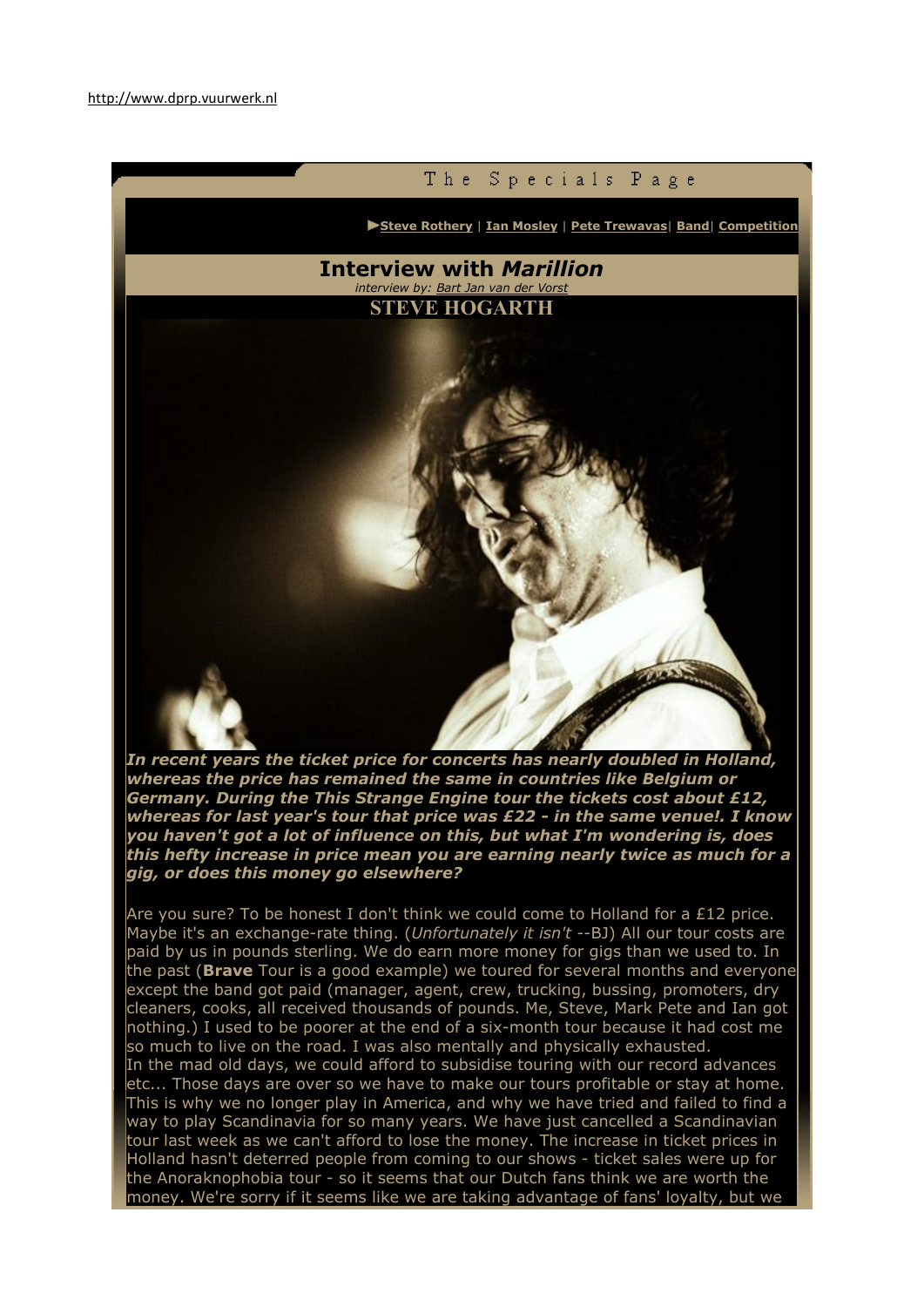are NOT rich rock stars and touring is very expensive. We could put on a cheap show with only a few lights and compromise on sound equipment, but we won't consider



that because we care about the quality of our live shows, and we care about our audience.

*Your promoter in Holland, Mojo, is enjoying a near-monopoly on big acts. However, when bands use a different promoter, prices can drop to nearly half the price. (the recent H-gig was a very good example) If further increases result in fans not being able to afford going to your concerts anymore and thus resulting in declining ticket sales. Would you consider using a different promoter?* 

The h gig was promoted by Natasja Gravendaal. She did a fine job and charged me nothing. It was a LOT of work. Promoting a Marillion show, however is not something that can be done by one individual for no fees. You have to remember that we have worked with MOJO all along - it's not like we changed promoters and our ticket price went up. A monopoly thing isn't a good situation

because it can lead ultimately to extortion and I'm sure that's not what MOJO are doing. If the live music market goes that way then the Dutch government should legislate to prevent any monopoly that exists. Our crew usually look forward to the Dutch gigs because they're efficiently run shows in good venues. If there comes a time when we feel that MOJO are making too much money out of you AND us, then we'll find alternative ways of touring in Holland.

I've addressed this ticket price issue before in interviews, and to be honest, I bore myself going on and on about profit, loss, monopolies and earnings. I'm a singer and writer. I've said about as much about this as I can, because I don't have the facts, so I hope it helps. It would be a tragedy for us if a time came when we couldn't tour here. Vredenburg in Utrecht has always been a worldwide band favourite and the show last year was amazing. The other shows were great too. (The Heineken hall was a blast - especially the chaos during the aftershow. It took me an hour to get up the stairs.)

I'd like to thank everyone who dug deep and came to them. I know we weren't cheap, but we had a good time didn't we? :o)

(*I have to make a side-note here. It wasn't really clear from my wording above, but it is not just the price of a Marillion ticket that has exploded in recent years - all concert tickets have - in fact, Marillion is actually one of the cheaper bands!* -BJ)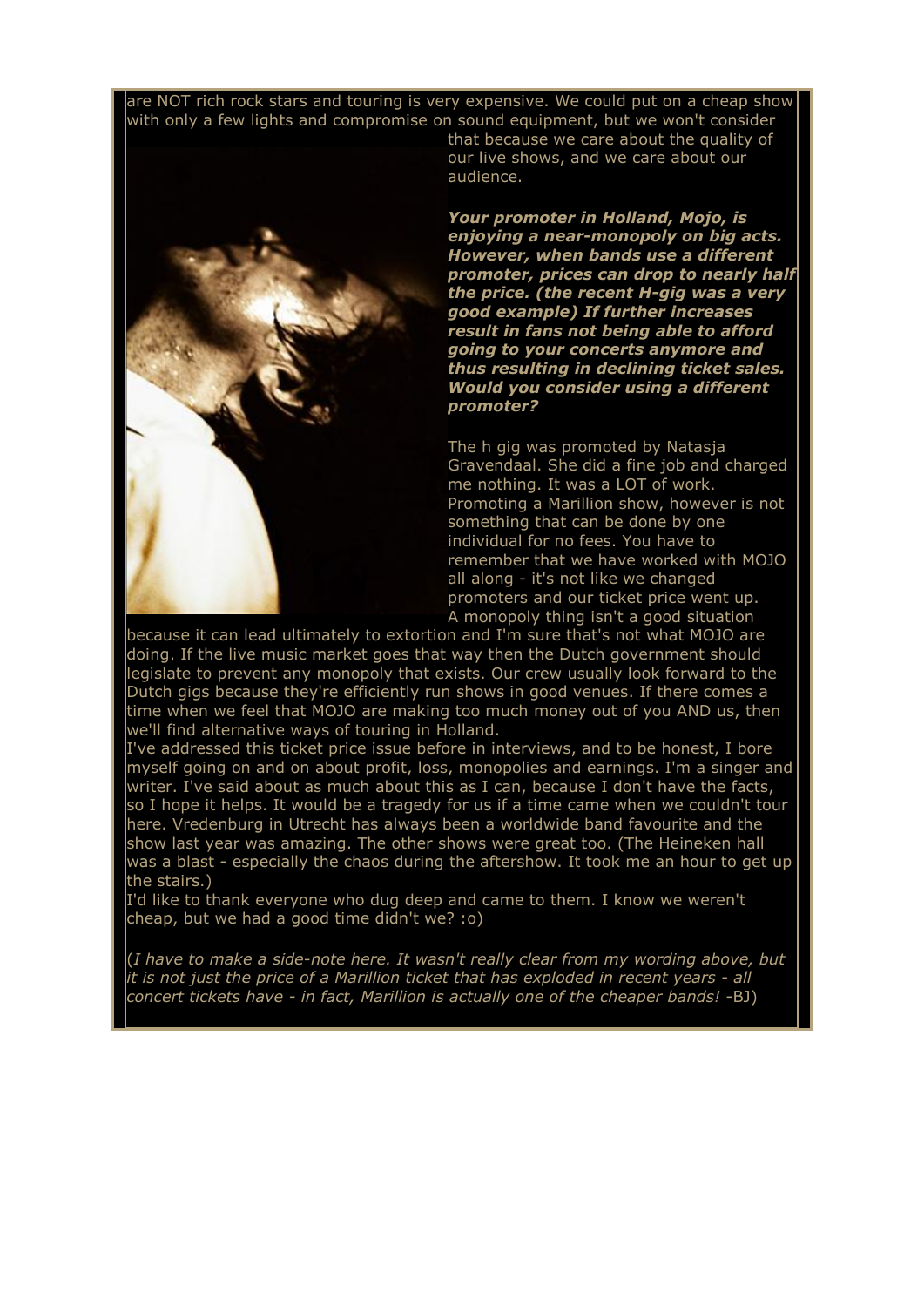*I noticed there are no John Helmer compositions on the new album. Is there any particular reason for that?*

No. I think he's been busy doing other things and I wasn't really desperate for lyrics, so I didn't feel the need to hussle him. It doesn't mean an end to John's contribution..

*Ever since '89 you're responsible for the lyrics, with some lyrics by the hand of Helmer. Before you joined the band this used to be Fish. Do none of the other members in the band ever have the desire to write lyrics to songs?* 

No one else in the band has expressed a desire to write words, so far. They're welcome to have a go. Mark K contributed that line "You're only happy when you wind me up" to *Quartz*, which is a good line. No one else has shown up at the studio with an entire lyric idea, yet. Obviously, I'm happy to sing someone else's words if they move me in some way - hence the covers at the h gigs. I'm quite choosy though.



## *The song* Separated Out *features fragments of the Tom Browne movie*  Freaks*. Who came up with that idea and is the song based on the movie, or did the lyrics already exist?*

The lyrics already existed. It's loosely about a bad dope-eating experience I had with How We Live at Edinburgh Playhouse. We'd had this really long boring drive from Manchester and I'd made the mistake of eating a sizeable chunk of resin at 2.00 in the afternoon. Now the thing about eating that stuff is that nothing happens for two or three hours, so you eat a bit more. By soundcheck I had officially left the planet and by show time at 8.00 that night I had lost my memory completely and didn't know any of the songs. The place was sold out and Colin Woore's mum and dad were in the audience to see him play for the first time in his ten year career - Nightmare, all round really. So the song is based upon that feeling of isolation, terror and generally being at odds with the rest of humanity. I think it was Dave Meegan's idea to incorporate the movie clips.

## *So if the song is not based on the film, then how should one interpret the following lyric: "Am I enough of a freak, to be worth paying to see?"*

Well, to some extent, anyone who commands a fee for their presence obviously has something unusual going on.. To be a performer is a freak situation to be in metaphorically as well as often literally. So I can't help wondering. I occasionally feel like a freak - I suppose everybody does - but am I enough of a freak to be worth paying to see? I suppose that's what this interview is about really, eh?.. we shall see..